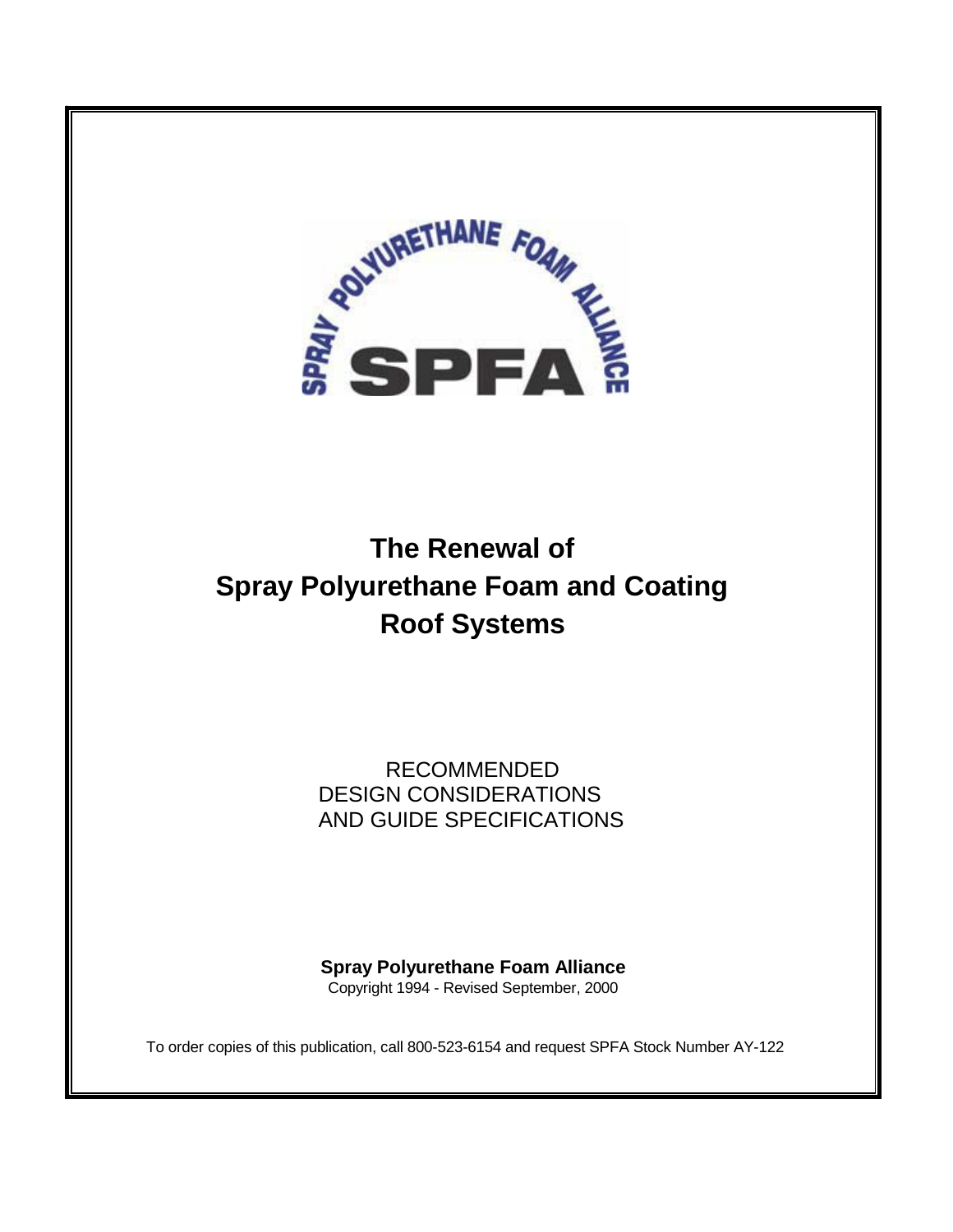#### **MISSION STATEMENT**

The mission of the Technical Committee is to provide a wide range of technical service to the Spray Polyurethane Foam industry such as, but not limited to:

- 1. Review existing documents and serve as a clearing house to ensure the "Continuity of Value" of technical information published by SPFA and others concerning the products and services to the SPF industry;
- 2. Review, research, develop and issue documents concerning new products, systems and services AND
- 3. To identify, explore, develop and communicate an understanding of technical issues facing to the SPF industry.

**Roger Morrison, Chairman Robert Smith** North Carolina Foam Industries Invista **Mary Bogden John Stahl**  Honeywell Preferred Solutions, Inc. **Bob Braun** Jay Zhang Dow Chemical Convenience Products **John Courier AD HOC MEMBERS:** Equipment & Coatings Technology **John Hatfield Laverne Dalgleish**  Penta Engineering Group, Inc. CUFCA **Dan Hensley Scott Brown** Hensley Coating Inc. BaySystems North America LLC **Tim Leonard**  ERSystems **David Lewis**  Coast Coatings Inc. **Roger Lock**  Mactec Engineering & Consulting **Jack Moore**  West Roofing Systems, Inc. **Bruce Schenke**  BASF **John Stahl**  Gaco Western, Inc. **Chuck Skalski**  Gaco Western , Inc. **Larry Smiley**  Poly-Tek 

I 

#### **TECHNICAL COMMITTEE MEMBERS**

This brochure was developed to aid specifiers renewing a SPF roofing system. The information provided herein, based on current customs and practices of the trade, is offered in good faith and believed to be accurate, but is made WITHOUT WARRANTY, EITHER EXPRESS OR IMPLIED, AS TO FITNESS, MERCHANTABILITY, and OR ANY OTHER MATTER. SPFA DISCLAIMS ALL LIABILITY FOR ANY LOSS OR DAMAGE ARISING OUT OF ITS USE. Individual manufacturers and contractors should be consulted for specific information. Nominal values that may be provided herein are believed to be representative, but are not to be used as specifications nor assumed to be identical to finished products. SPFA does not endorse the products or processes of any individual manufacturer, or the services of any individual contractor.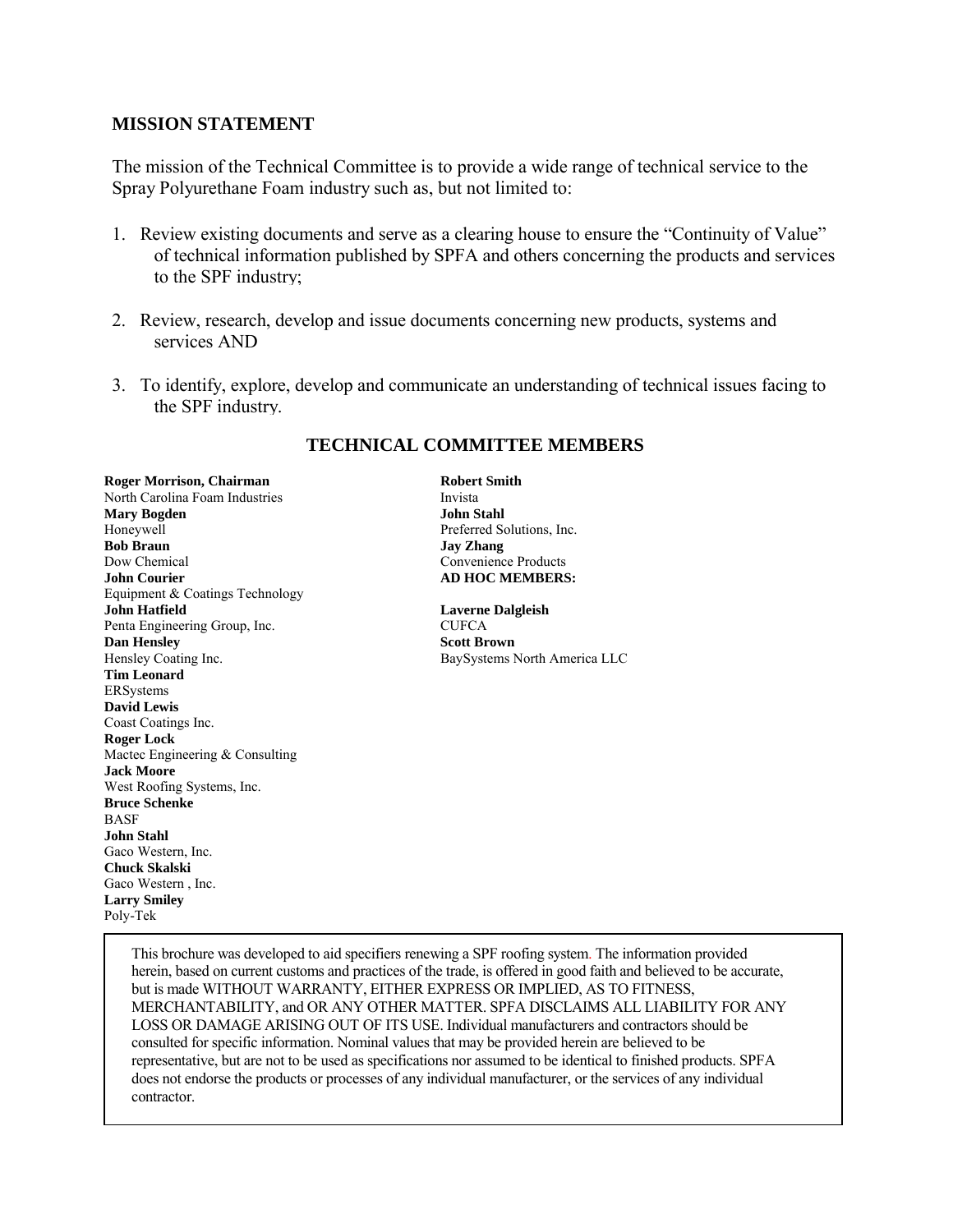# **Table of Contents**

## Recommended Guide Specification for New and Remedial Roofing

#### Part 1 - General

| 1.01 |  |
|------|--|
| 1.02 |  |
| 1.03 |  |
| 1.04 |  |
| 1.05 |  |
| 1.06 |  |
| 1.07 |  |
| 1.08 |  |
| 1.09 |  |

### Part 2 - Products

| 2.0  | Polyurethane Foam         |  |
|------|---------------------------|--|
| 2.02 | <b>Protective Coating</b> |  |

## Part 3 – Execution

| 3.01 |  |  |  |
|------|--|--|--|
| 3.02 |  |  |  |
| 3.03 |  |  |  |
| 3.04 |  |  |  |
| 3.05 |  |  |  |
|      |  |  |  |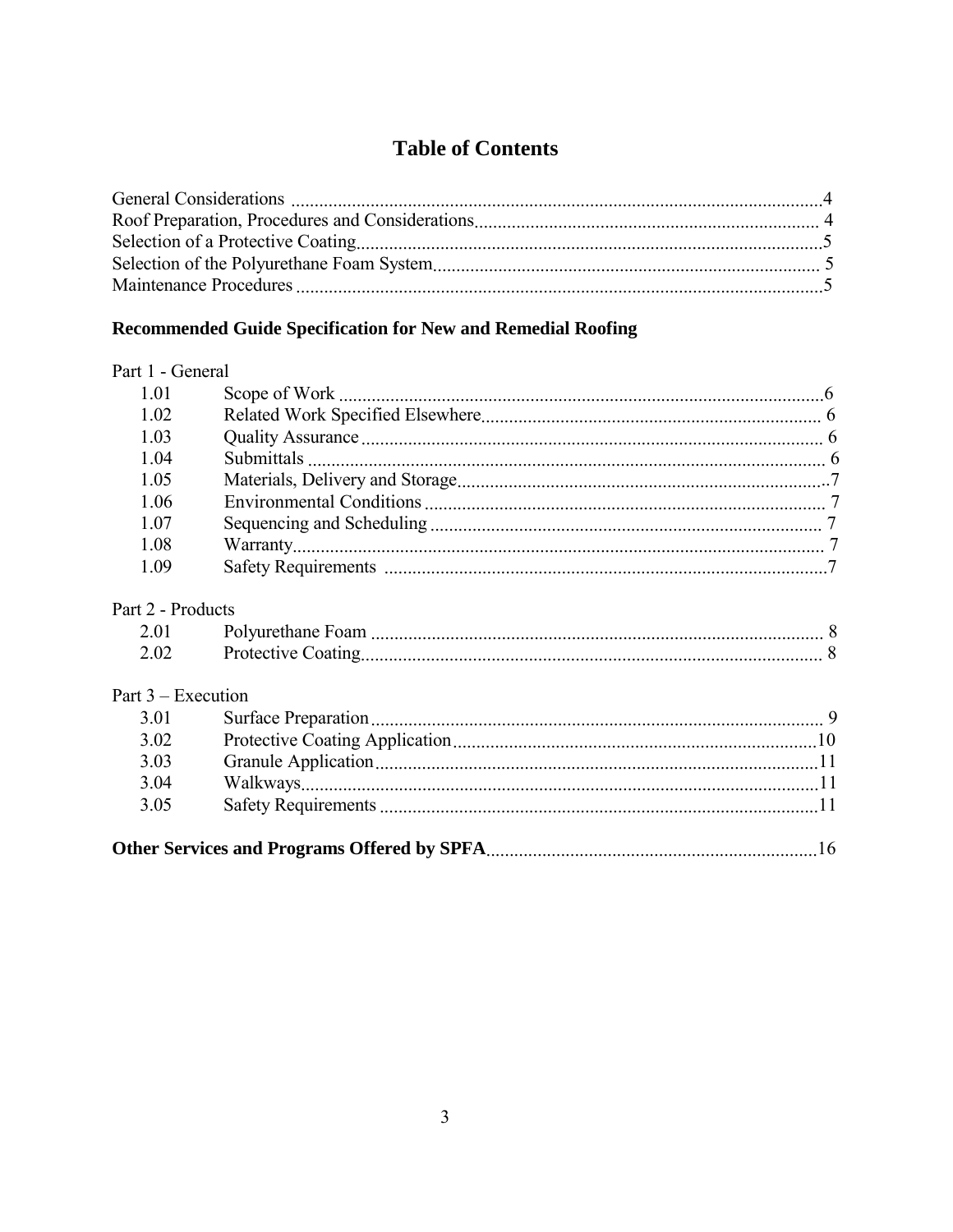#### **GENERAL CONSIDERATIONS**

Sprayed in place polyurethane foam roof systems that have been applied and maintained according to industry standards can be prepared for re-coat and/or renewal.

The performance of a sprayed in place polyurethane foam roof system renewal can be affected by all the component parts of the roof structure, as well as the atmospheric conditions inside and outside the structure.

Structural design, code compliance, specification review, contractor and material selection, should be considered in the renewal of a polyurethane foam roofing system.

The specifier should consult with the contractor to receive written confirmation of their agreement to all facets of the sprayed in place polyurethane foam roof system. This should include, but not be limited to, material selection, expansion joints and flashing details.

#### **ROOF PREPARATION, PROCEDURES AND CONSIDERATIONS**

#### **1. Inspection:**

The preparation for the renewal of a sprayed in place polyurethane foam roof system will vary according to the condition of the roof and its component parts and the type of protective covering used over the polyurethane foam.

Conduct a roof inspection to determine the repairs to be performed and the type of materials to be used.

#### **2. Visual Inspection:**

- A. Look for blisters or delaminated areas in the original roof.
- B. Check the condition of the roofing system at all flashing and termination points.
- C. Look for splits or cracks in the polyurethane foam.
- D. Look for damage from impact such as foot traffic, hail, dropped tools, etc.
- E. Check for pinholes in the polyurethane foam and/or coating.
- F. Check for exposed polyurethane foam and areas of eroded (thin) coating.
- G. Check for areas of ponding water.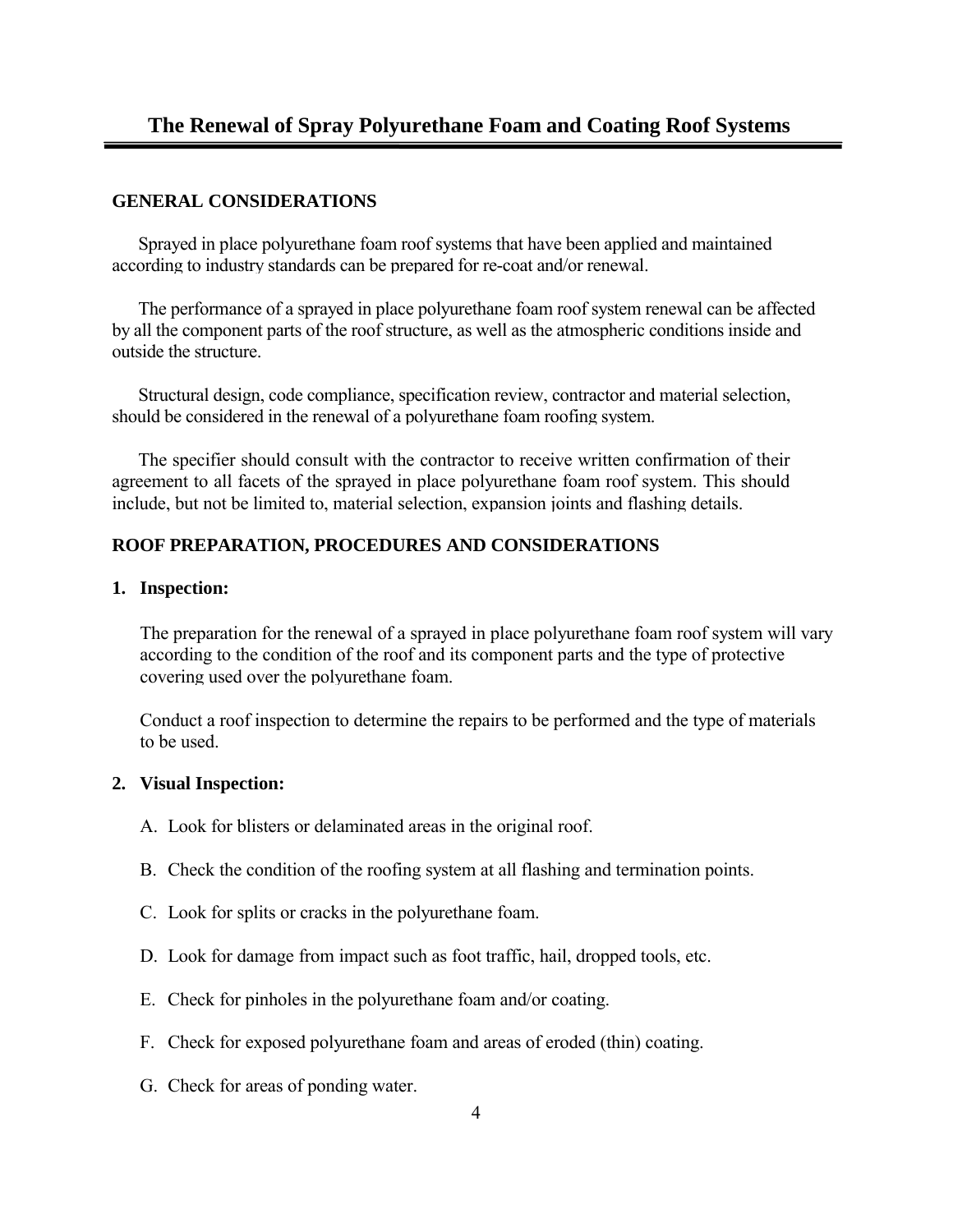#### **3. Physical Inspection:**

- A. Perform a non-destructive moisture survey. Follow-up suspected moisture laden areas with a moisture probe or core samples.
- B. Probe to determine polyurethane foam thickness.
- C. Take slit samples of the existing system as required by the manufacturer.
- D. Take polyurethane foam core samples as required.

#### **4. Analyze Inspection:**

- A. Core and slit samples should be examined for the following characteristics:
	- 1) Adhesion of polyurethane foam to the substrate.
	- 2) Inter-laminar adhesion of polyurethane foam.
	- 3) Presence of moisture.
	- 4) Adhesion of base coat to polyurethane foam.
	- 5) Adhesion of top coat to base coat.
	- 6) Type and condition of protective coating.
	- 7) Thickness of protective coating.
- 1. On a roof sketch indicate the following items and deficiencies:
	- 1) Location of core and slit samples.
	- 2) Areas of pinholes.
	- 3) Uncured coating.
	- 4) Polyurethane foam or coating blisters.
	- 5) Mechanical damage.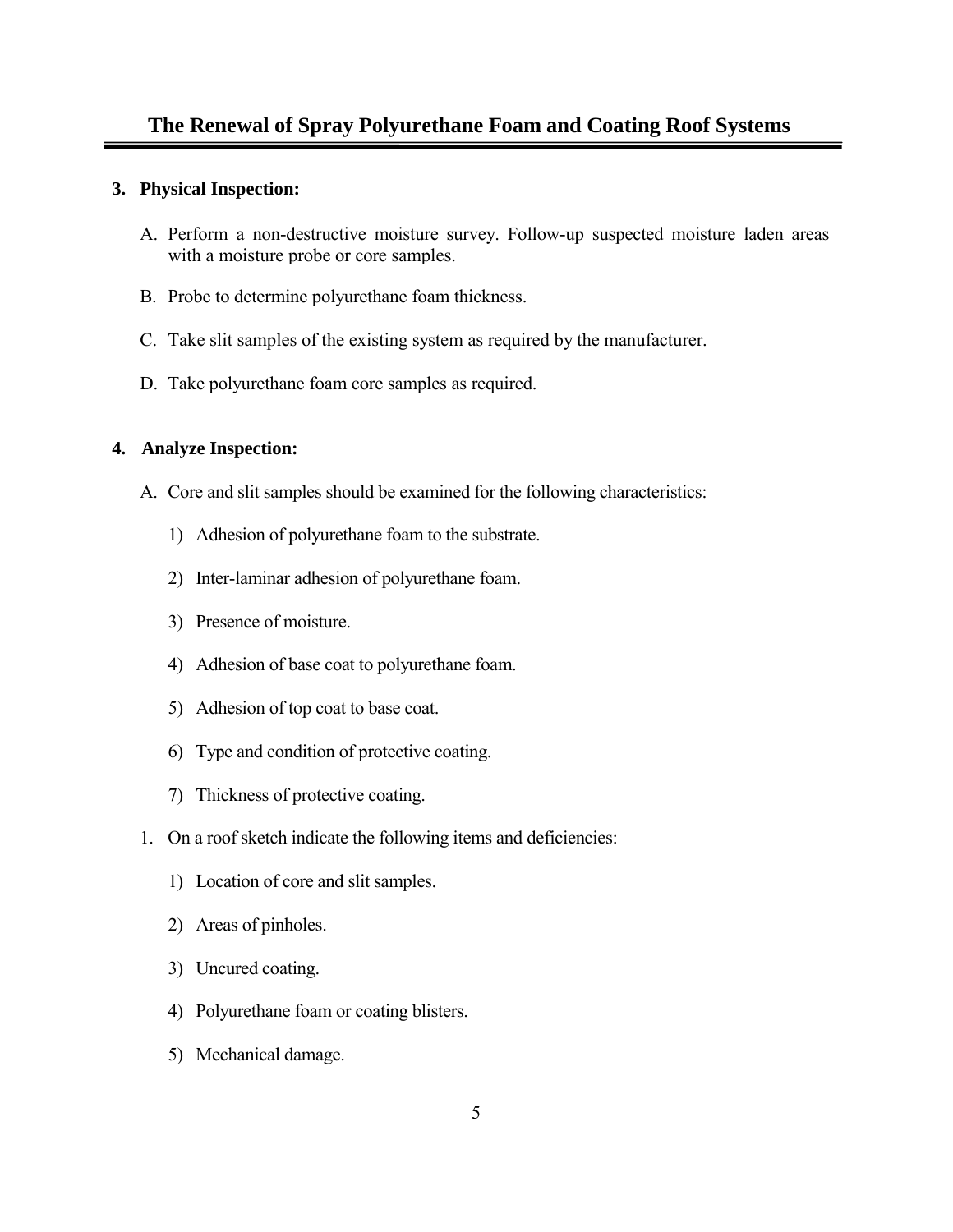- 6) Poor drainage.
- 7) Repairs required for foam stops, parapet walls, gutters, scuppers, edge terminations, expansion joints, counter-flashing, and other perimeter items.
- 8) Repairs required to soil and vent pipes, drains, roof hatches, equipment curbs or supports, guy wires, hot stacks, skylights, mechanical units, walkways, sleepers, pitch-pans and other penetration items.
- 9) Water saturated sub-roofs, insulation, or polyurethane foam.
- 10) Sub-roof damage or deterioration.
- 11) Areas of special consideration.

#### **SELECTION OF A PROTECTIVE COATING**

The following must be taken into consideration when choosing a recoating material.

- A. Perm rating required.
- B. Compatibility with the existing roof coating.
- C. Specifier and/or manufacturer's recommendations.
- D. Environmental conditions.
- E. Slope limitations.

#### **SELECTION OF THE POLYURETHANE FOAM SYSTEM**

A range of spray polyurethane foam systems are available in various physical properties, exhibiting different temperature limitations, combustibility characteristics. Most published data are run on laboratory samples. The thickness of polyurethane foam sprayed, number of passes, temperature of substrate, ambient temperature, etc. will have an effect on all polyurethane foam properties.

Newly applied spray polyurethane foam must be compatible with the existing system.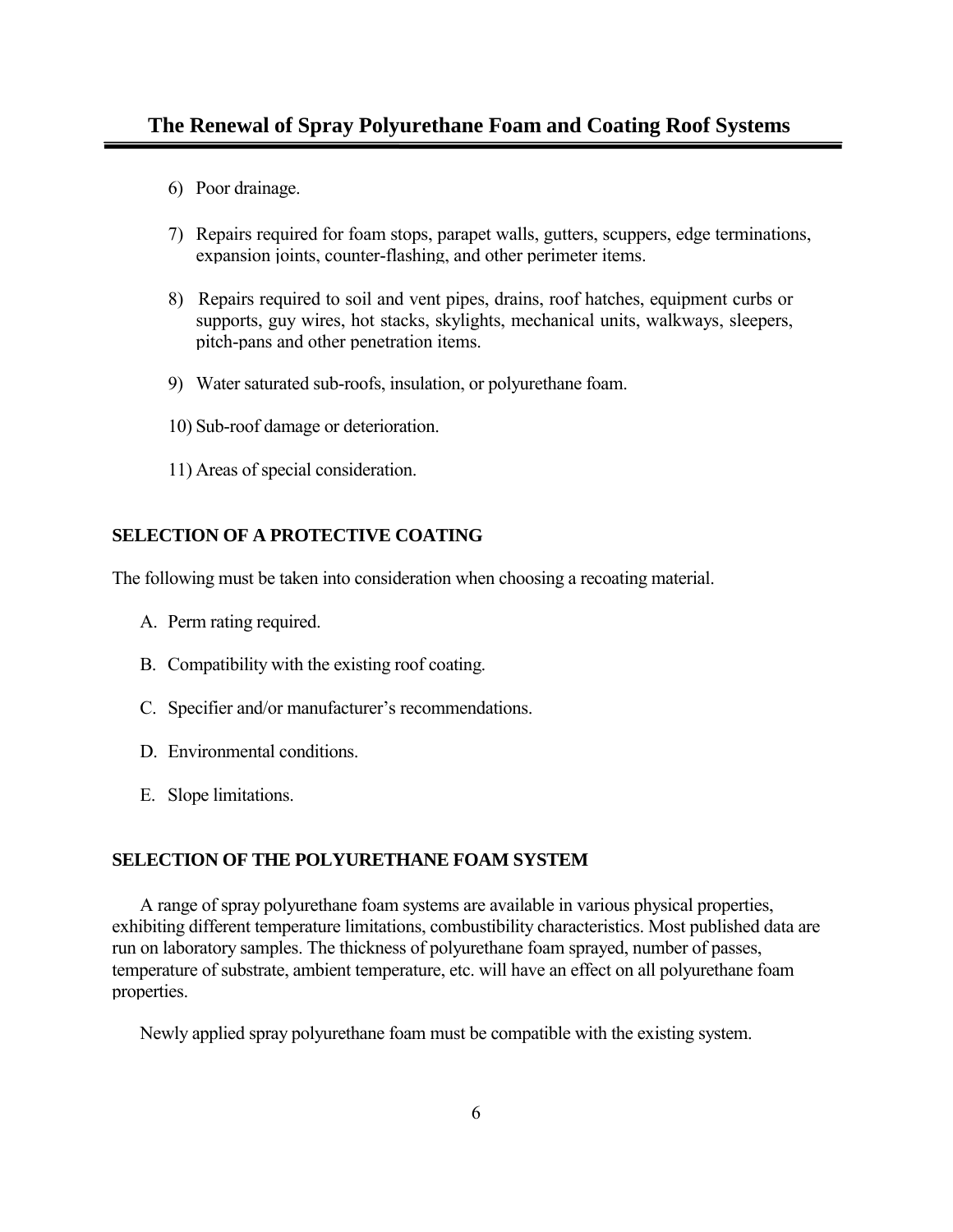#### **MAINTENANCE PROCEDURES**

It is good policy to periodically inspect any roof system for minor damage, on a regular basis. Roofs should be inspected twice a year (Spring and Fall) and any repairs should be made promptly.

CONTACT THE MANUFACTURER/SUPPLIER FOR RECOMMENDED MAINTENANCE PROCEDURES.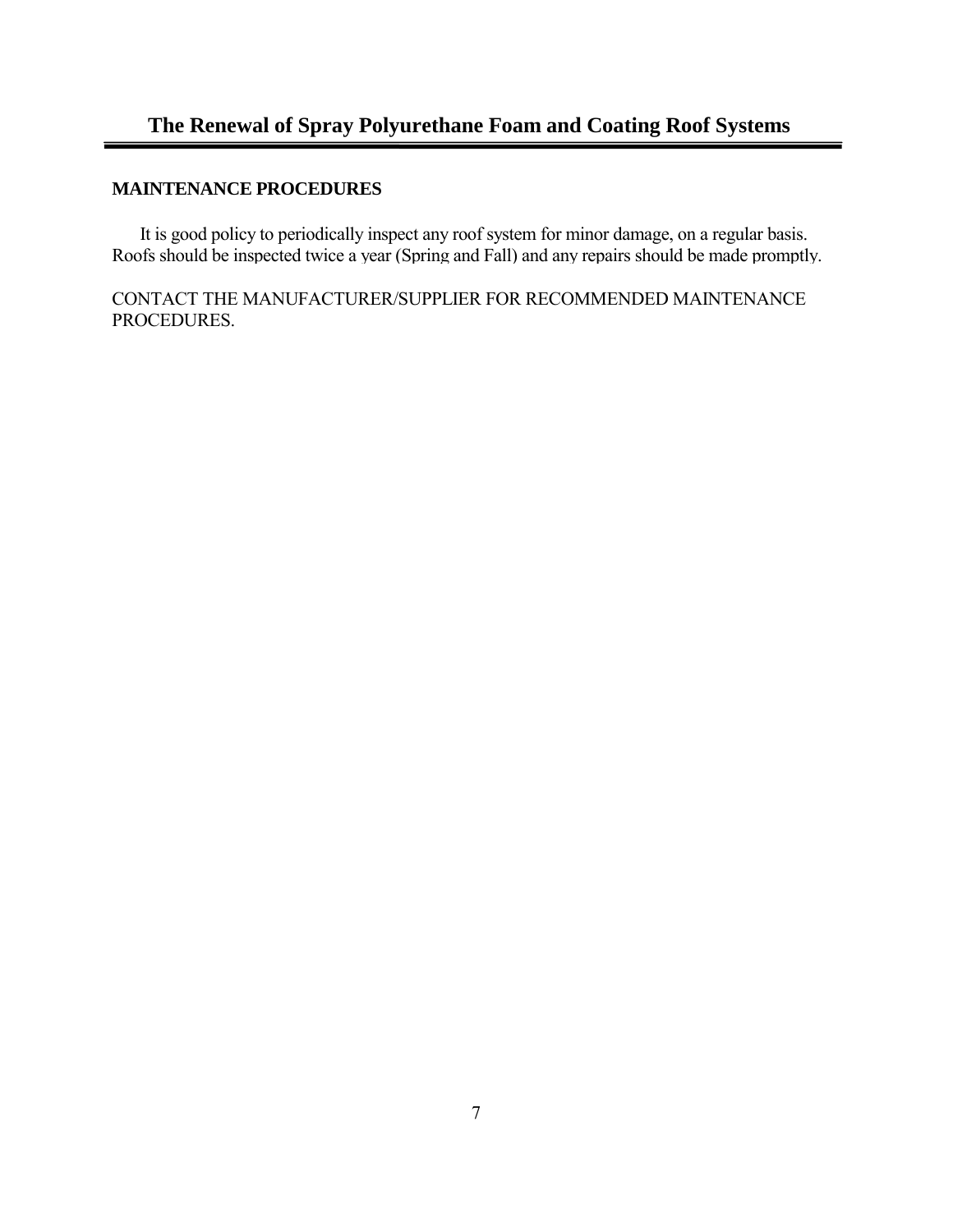#### **PART 1—GENERAL**

This guideline discusses the renewal of a sprayed-in-place polyurethane foam roof that has been coated. Your contractor, systems manufacturer, and local code agencies can also be of assistance.

#### **1.01 SCOPE OF WORK**

Furnish all labor, materials, tools and equipment necessary for the application of a polyurethane foam roofing system, including accessory items, subject to the general provisions of the contract.

#### **1.02 RELATED WORK SPECIFIED ELSEWHERE**

| A. Cast-In-Place Concrete           | Section 03300 |
|-------------------------------------|---------------|
| <b>B.</b> Metal Decking             | Section 05300 |
| C. Rough Carpentry                  | Section 06100 |
| D. Insulation                       | Section 07200 |
| E. Membrane Roofing                 | Section 07500 |
| F. Flashing and Sheet Metal         | Section 07600 |
| G. Roof Specialties and Accessories | Section 07700 |
| H. Skylights                        | Section 07800 |
| I. Mechanical                       | Division 15   |
| J. Electrical                       | Division 16   |

#### **1.03 QUALITY ASSURANCE**

- A. Contractor Qualifications: The proposed contractor should provide information concerning projects similar in nature to the one proposed including location and person to be contacted for references. Some manufacturers of sprayed polyurethane systems and/or protective coatings have approval programs and/or licensing methods that could be required. SPFA has a Contractor Accreditation Program.
- B. Manufacturer Qualifications: Polyurethane foam and protective coating manufacturers shall show evidence of sufficient financial resources and facilities to furnish materials on this project. References shall be required, sufficient project lists, warranties and code approvals shall be submitted for verification.
- C. Inspections: The polyurethane foam and protective coating manufacturers are to provide qualified representatives to monitor and inspect the installation of their products.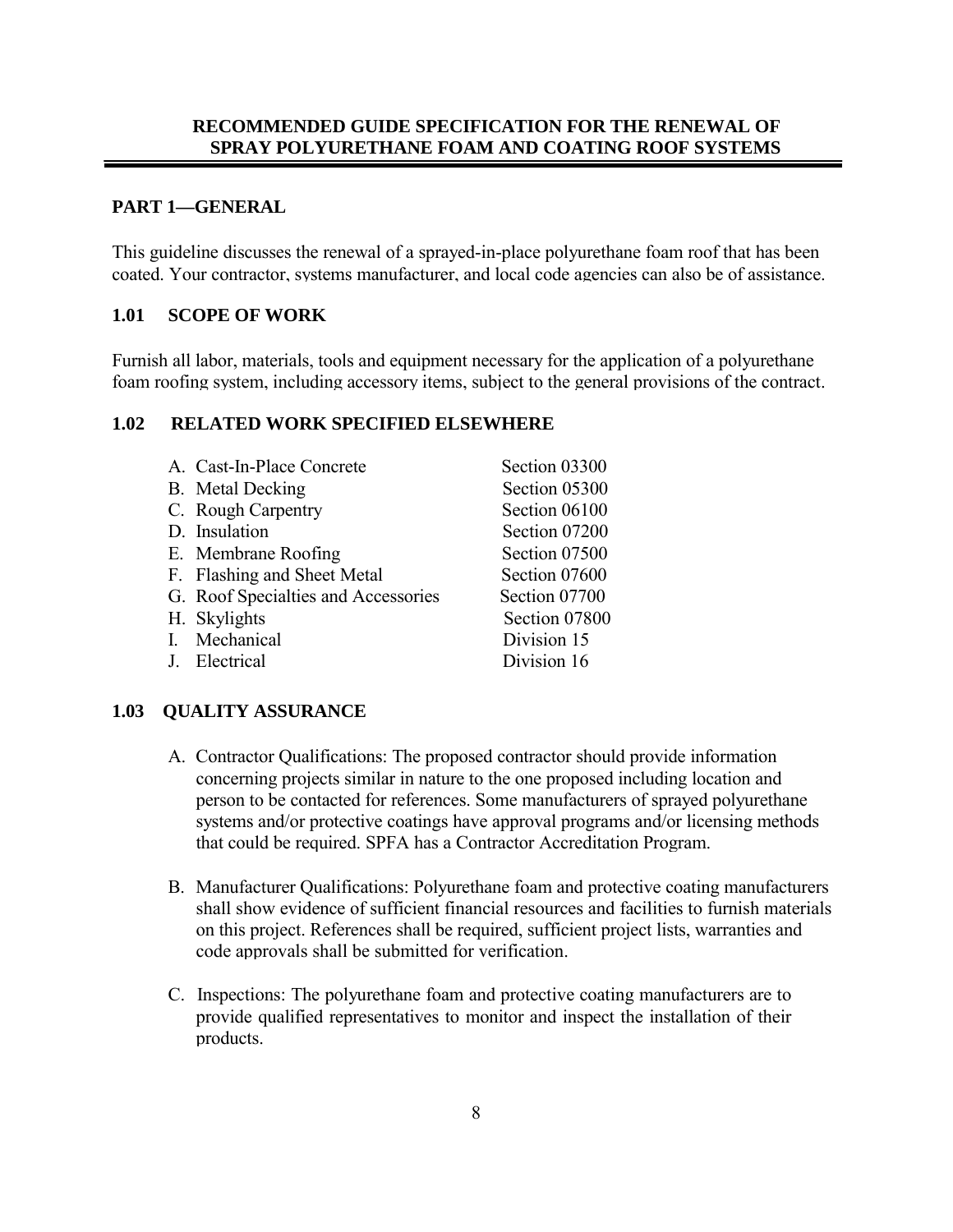#### **1.04 SUBMITTALS**

- A. Manufacturers to provide published data sheets or letter of certification that their products comply with the materials specified. This is to include primers (if required), polyurethane foam and protective coatings.
- B. Shop drawings on sheet metal, accessories, or other fabricated items.
- C. Manufacturer's application or installation instructions.
- D. Contractor/Applicator certification from polyurethane foam supplier and/or protective coatings manufacturers and evidence of contractor/applicator qualification and experience. SEE SECTION 1.03A
- E. A specimen copy of the applicable warranty for the project. SEE SECTION 1.03B
- F. Approval and information guides for applicable local, or national codes and/or insurance acceptability.
- G. Safety and handling instructions for storage, handling and use of the materials to include appropriate Materials Safety Data Sheets (MSDS).
- H. Field quality control procedure to be utilized by the contractor/applicator to insure proper preparation and installation of polyurethane foam and protective coatings, detail work and follow-up inspection.
- I. Spray Polyurethane Foam Alliance sprayed polyurethane foam surface visual guide.

#### **1.05 MATERIALS, DELIVERY AND STORAGE**

- A. Materials shall be delivered in the manufacturer's original, tightly sealed containers or unopened packages, all clearly labeled with the manufacturer's name, product identification, safety information, and batch or lot numbers where appropriate. (Where materials are covered by a referenced specification, the labels shall bear the specification number, type and class, as applicable.)
- B. Containers shall be stored where the temperature and humidity are within the limits specified by the manufacturer.
- C. All materials shall be stored in compliance with local fire and safety requirements.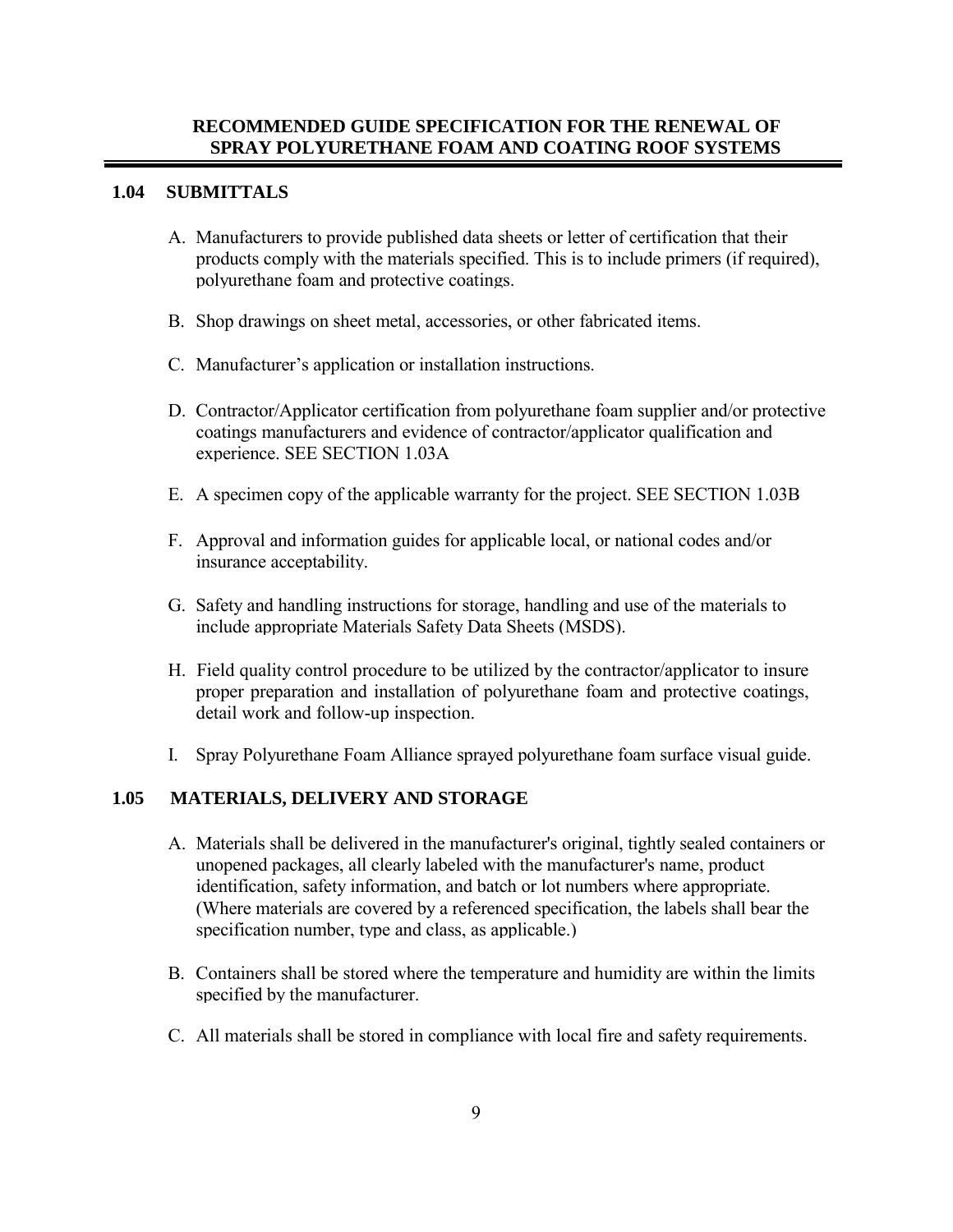#### **1.06 ENVIRONMENTAL CONDITIONS**

- A. The polyurethane foam applications shall not proceed during periods of inclement weather. Do not apply the polyurethane foam below the temperature and/or above humidity specified by the manufacturer for ambient air and substrate.
- B. Do not apply protective coatings when there is ice, frost, surface moisture or visible dampness present on the surface to be coated. Prior to applying the coatings, check the polyurethane foam to insure that the surface is dry. Apply protective coatings in accordance with the coatings manufacturer's application instructions.
- C. Wind barriers may be used if wind conditions could affect the quality of the polyurethane foam or protective coatings installation.

#### **1.07 SEQUENCING AND SCHEDULING**

In Recoat and Renewal projects the spray polyurethane foam is installed when repairs to the deck, parapet walls, rough openings, and curbs are completed. Plumbing vents, drains, and electrical penetrations should all be in place. There should not be any other trades working on the roof when the spray polyurethane foam and protective coating is being installed.

#### **1.08 WARRANTY**

Warranty agreements vary in duration and content. If a warranty is desired, it is suggested that parameters be established as a prerequisite to the execution of a contract.

#### **1.09 SAFETY REQUIREMENTS**

- A. See API Bulletin AX-119, *"MDI-Based Polyurethane Foam Systems: Guidelines for Safe Handling and Disposal."*
- B. Refer to appropriate Materials Safety Data Sheets (MSDS) for additional safety information.
- C. Before applying spray polyurethane foam or coating, all HVAC equipment on the roof must be turned off. These units and any other potential sources of air entry into the building must be sealed.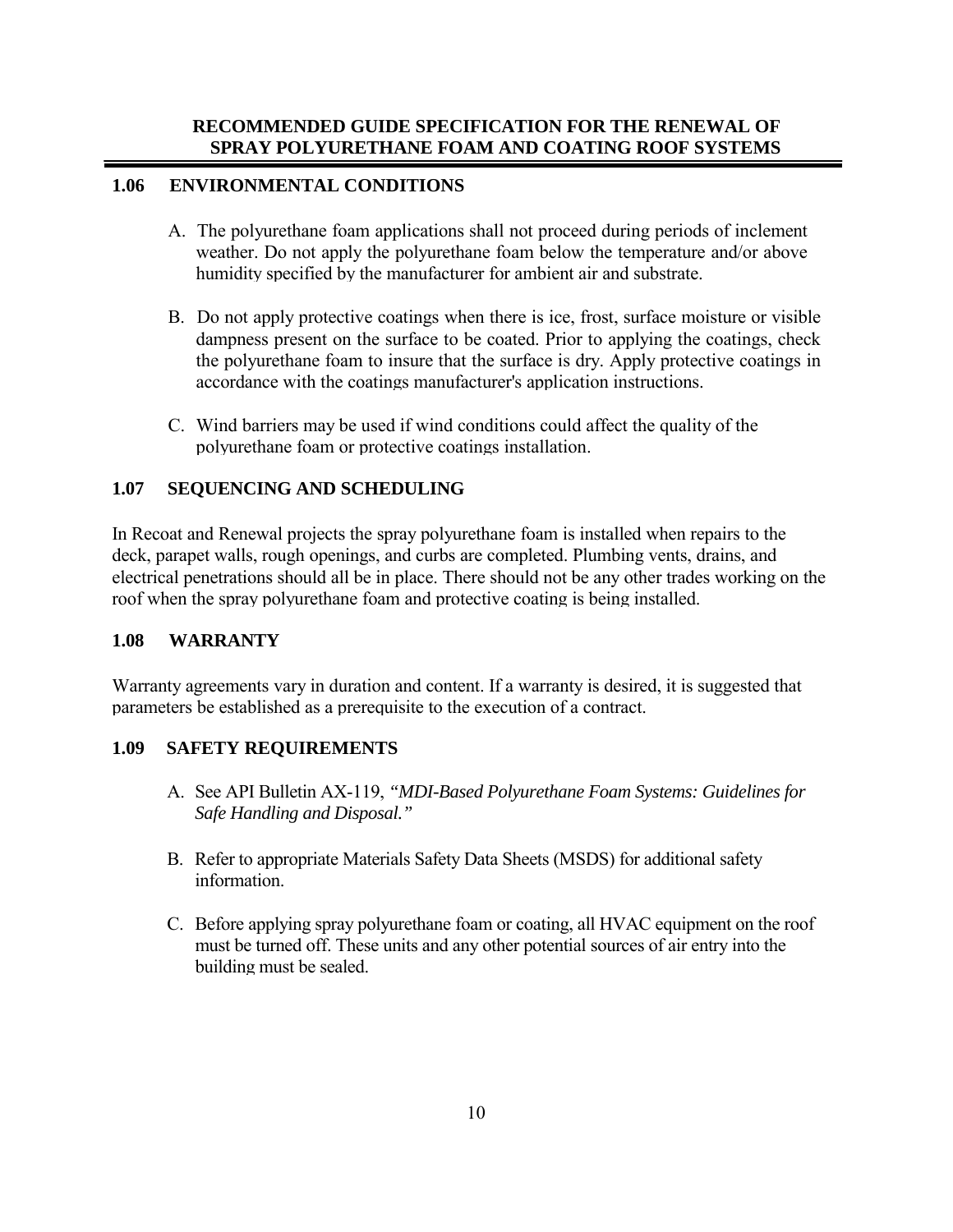#### **PART 2—PRODUCTS**

#### **2.01 POLYURETHANE FOAM**

A. The polyurethane foam to be applied shall be a two component system made by combining an isocyanate (A) component with a polyol (B) component and shall possess the following physical characteristics:

| <b>PROPERTIES</b>          | <b>ASTM TEST</b> | METRIC (S.I.)              | <u>U.S. </u>                                                 |
|----------------------------|------------------|----------------------------|--------------------------------------------------------------|
|                            |                  | <b>UNITS</b>               | <b>UNITS</b>                                                 |
| Density (sprayed-in-place) | D-1622           | 45–48 (Kg/m <sup>3</sup> ) | $2.8 - 3.0$ lbs/ft <sup>3</sup>                              |
| Compressive Strength       | D-1621           | 270 kPa                    | 40 psi $lbs/in^2$                                            |
| Closed Cell content        | D-2856           | 90% (Minimum)              | 90% (Minimum)                                                |
|                            |                  | % Value                    | % Value                                                      |
| R-Value                    | $C-518$ ,        | 35 aged $K \bullet m^2/W$  | 6.2 $^{\circ}$ F $\bullet$ hr $\bullet$ ft <sup>2</sup> /Btu |
|                            | C-177, C-236     |                            |                                                              |
| Flammability**             | $E-84$           | 75 FSI or less             |                                                              |
|                            |                  | (flame spread index)       |                                                              |

\*\*This standard is used solely to measure and describe properties of products in response to heat and flame under controlled laboratory conditions. This numerical flame spread rating is not intended to reflect hazards presented by this or any other material under actual fire conditions

- B. Polyurethane Foam Primers: Primers used shall be as recommended by the manufacturer of the spray polyurethane foam materials specified.
- C. Fire Safety Requirements: When tested as a composite system, the sprayed polyurethane foam, protective coating, and deck assembly shall meet all applicable code requirements for exterior and interior fire exposure. The composite system should be rated Class A by ASTM E-108 or an equivalent test method.

#### **2.02 PROTECTIVE COATING**

- A. Elastomeric Coating System: The elastomeric coating system may be one or more of the following types:
	- Acrylics Butyls Chlorinated Synthetic Rubbers\* Silicones Polyurethanes Modified Asphalts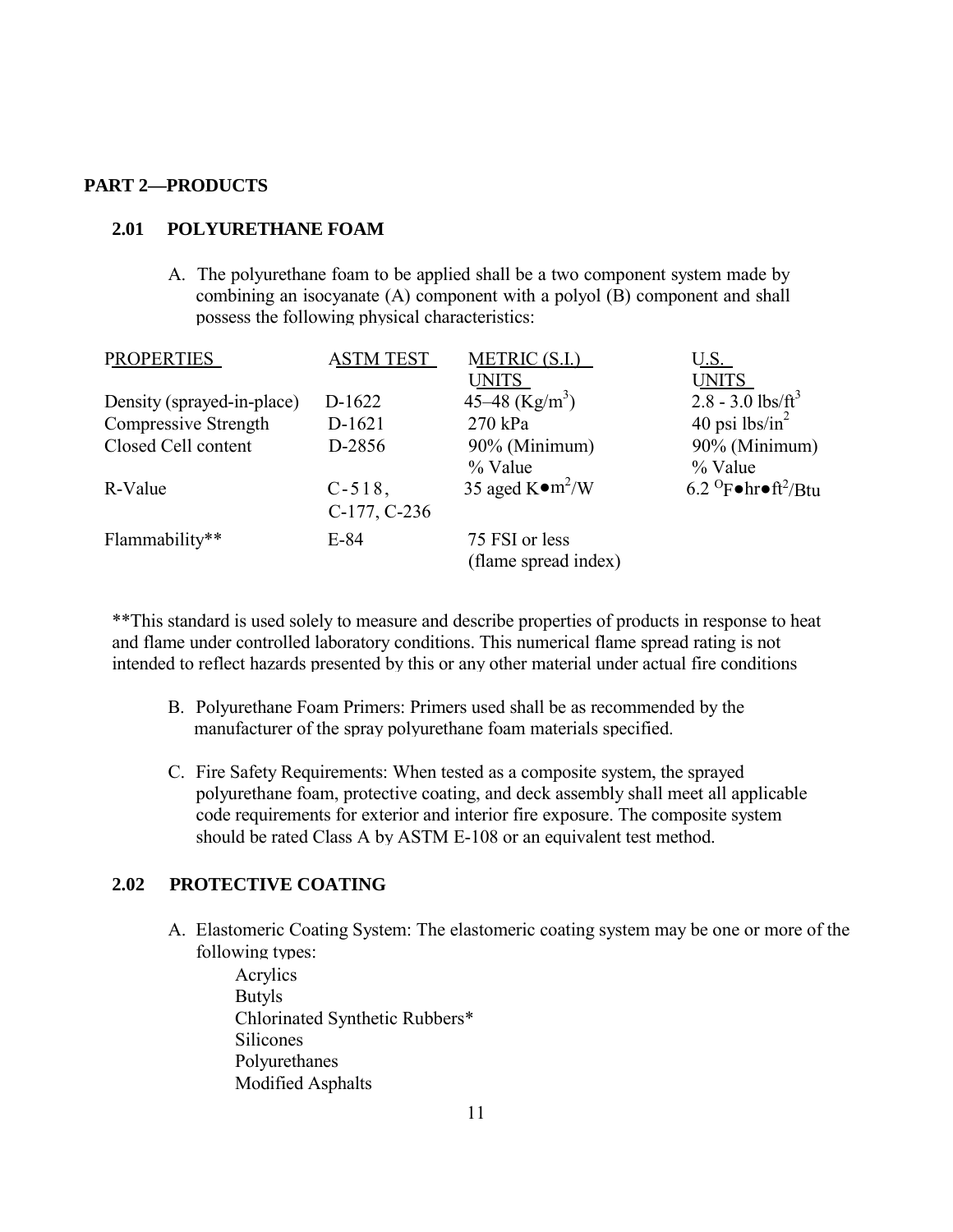**\* Note**: These coatings are frequently referred to in the trade as "Hypalon" or "Neoprene" coatings. The terms "Hypalon" and "Neoprene" are registered trademarks of the E. I. DuPont de Nemours Co.

Within these generic coatings are both vapor retarder and non-vapor retarder systems. The specifier should choose among these based on the particular project requirements and circumstances. It is recommended that the coatings be elastomeric in nature ("100% minimum elongation") and have excellent adhesion properties with the polyurethane foam and/or existing coating. The renewal coating shall be compatible with the existing coating and should be chosen with the following parameters in mind:

- 1. Environmental Factors: Temperature extremes, wind potential, hail, proximity to chemical emissions, etc.
- 2. Aesthetics: Color, surface profile, reflectivity, and visibility.

3. Traffic: Rooftop HVAC servicing, mechanical, and maintenance traffic.

- 4. Ease of Maintenance: Ability to effect repairs or modifications with inhouse maintenance personnel, and the ability of the coating system to be completely rejuvenated by reapplication of the coating system.
- 5. Fire Resistance\*\*: Should meet E-84 <75.

\*\*This standard is used solely to measure and describe properties of products in response to heat and flame under controlled laboratory conditions. This numerical flame spread rating is not intended to reflect hazards presented by this or any other material under actual fire conditions.

B. Physical Properties: The Elastomeric Coating System shall possess the following physical characteristics (NOTE: Specifier shall list physical properties of chosen Elastomeric Coating System):

| <b>PROPERTIES</b>                     | <b>ASTM TEST</b> | VALUE |
|---------------------------------------|------------------|-------|
| Tensile Strength                      | D-412            |       |
| Elongation                            | D-412            |       |
| Hardness Shore "A"                    | D-2240           |       |
| Tear Resistance (lbs per lineal inch) | $D-624$          |       |
| Ultra Violet Exposure                 | D-822            |       |
| Atlas Carbon Arc                      |                  |       |
| Type F. weatherometer                 |                  |       |
| Moisture Vapor Transmission           | E-96 Procedure E |       |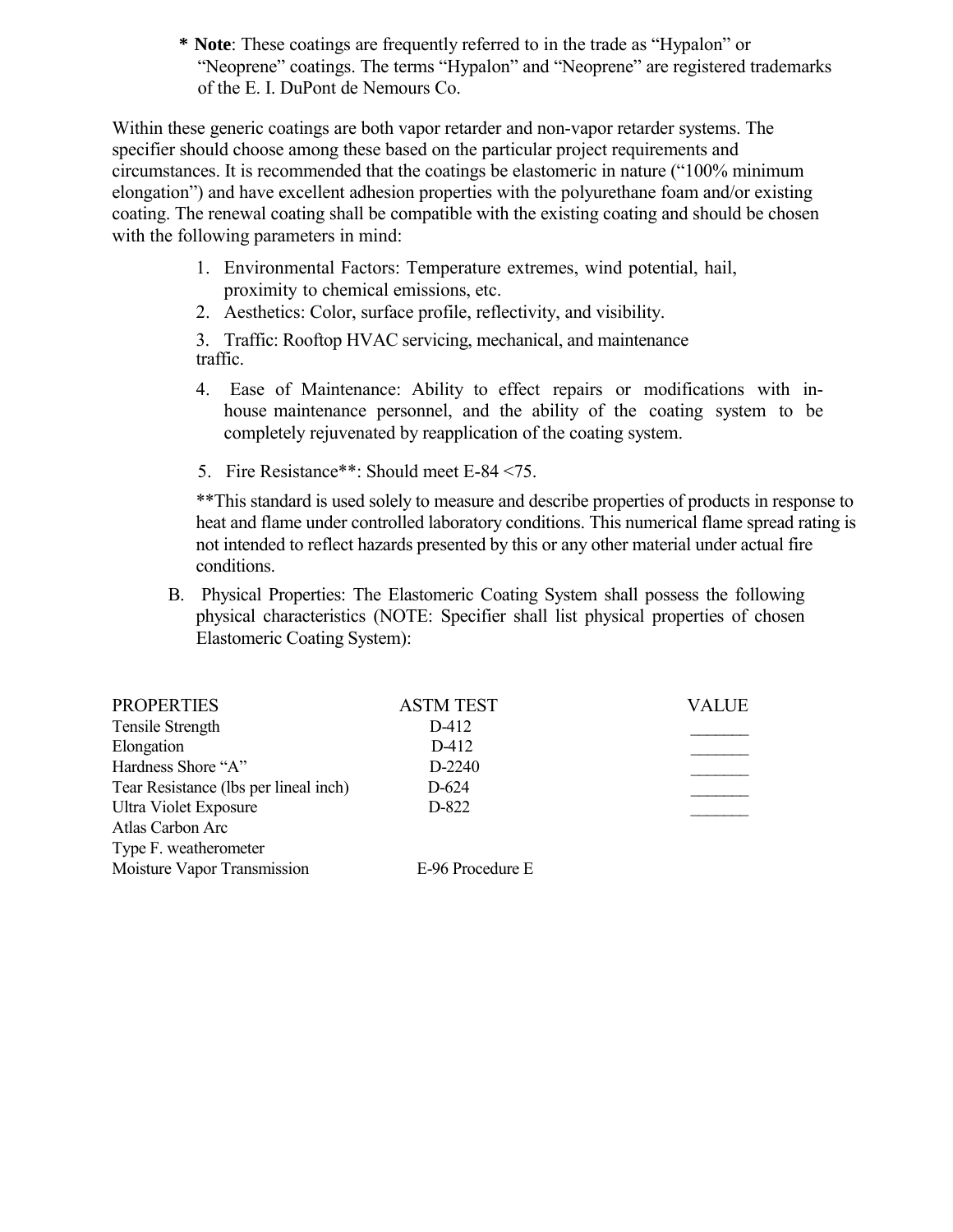- \*\* This standard is used solely to measure and describe properties of products in response to heat and flame under controlled laboratory conditions. This numerical flame spread rating is not intended to reflect hazards presented by this or any other material under actual fire conditions.
- C. For further information concerning protective coatings refer to *"A Guide for Selection of Protective Coatings Over Sprayed Polyurethane Foam Roofing Systems. "* [SPFA Stock Number AY-102]

#### **PART 3—EXECUTION**

#### **3.01 SURFACE PREPARATION AND REPAIR**

- A. From the inspection, determine items that need to be corrected.
- B. Replace or repair substrate that is unacceptable.
- C. Remove and replace blistered polyurethane foam, using the following guidelines:
	- 1. Take test cuts (core or slit samples) in areas of blistered foam to determine the cause and extent of the problem. It may be necessary to remove foam beyond the actual area of an individual blister in order to prevent reoccurrence. The surface area adjacent to the cut should be prepared and cleaned.
	- 2. If a number of blisters are found clustered in one area, it is recommended that you remove the top pass or top two passes in the area rather than attempting to repair individual blisters.
	- 3. It is not an acceptable procedure to cut out a blister and fill with coating. Such a procedure will result in either a depression in the surface which will hold water or an unacceptable thickness of coating which may itself blister or crack.
	- 4. The sprayed polyurethane foam replacement shall be installed so as to have the originally specified density and compressive strength. Many commercial "froth packs" and pour foams will not give satisfactory results.
	- 5. After opening a blister or removing a foam layer, the lower layer should be inspected for degradation or moisture. No repair procedure should be attempted to a degraded or moist surface. Dry the surface and remove degraded area before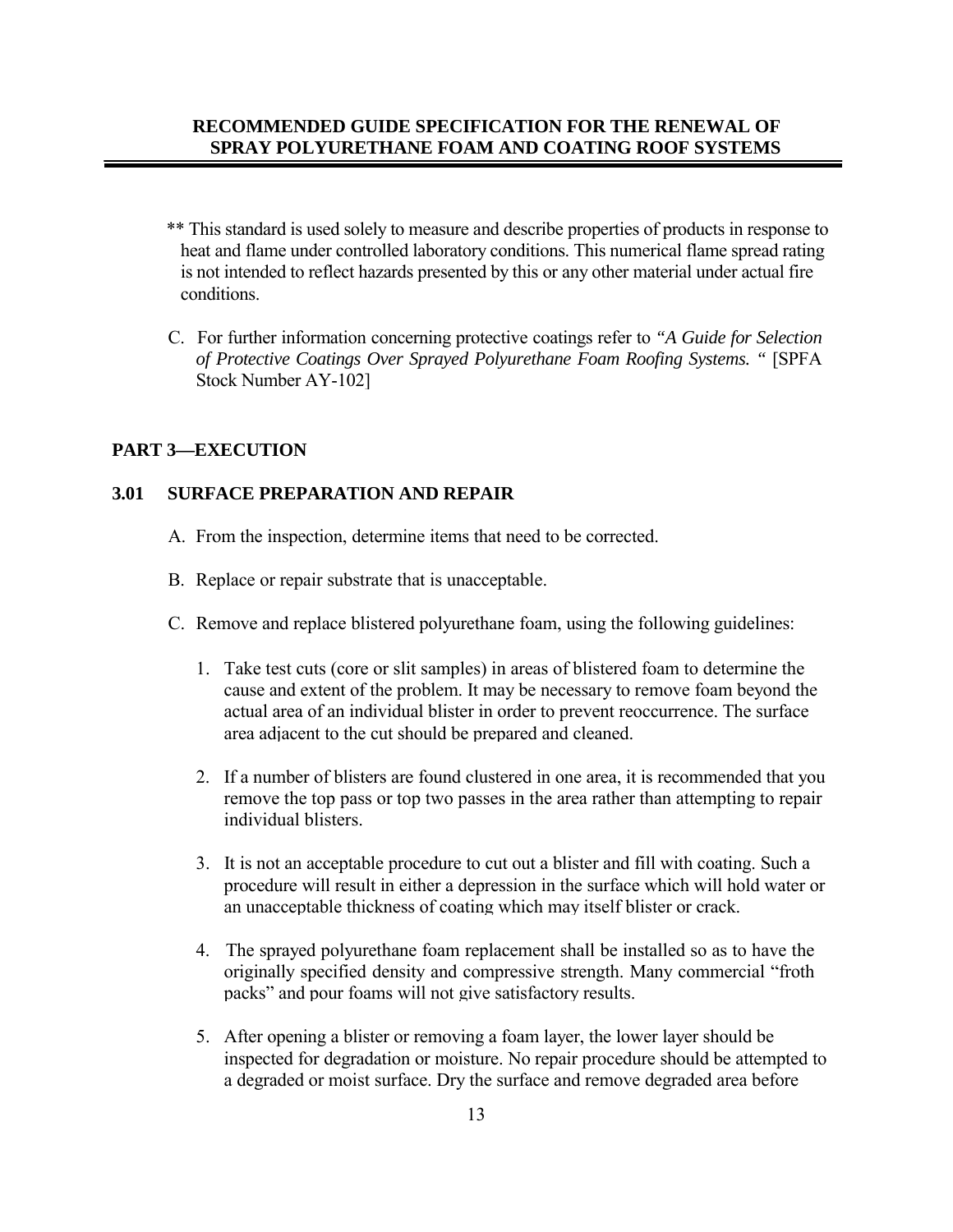proceeding to repair.

- 6. Remove unacceptable coating. Consult coating manufacturer for definition and methods.
- 7. Apply coating to proper thickness to repaired areas. Two or more coats should be used. Final dry mil thickness of repaired areas should be as specified.
- D. Small (less than 3" in diameter) blisters, cracks, breaks in the foam or coating, bird pecks, or hail damage can be repaired with a compatible sealant using the following guidelines and procedures:
	- 1. Install sealant to an area or thickness no greater than is recommended by the manufacturer for proper cure.
	- 2. Install sealant so that the final surface is higher than the surrounding area and water will not remain on the repair area.
	- 3. Use the type of sealant recommended by the coating manufacturer.
	- 4. Ensure the area to be repaired is clean, dry, and the edges beveled to assure proper adhesion.
	- 5. In some cases, foam core plugs can be used with sealant to make small repairs.
	- E. If weathering has caused the surface of the coating and the foam to degrade (pitting), such surface may be ground off or scarified to expose clean, dry polyurethane foam.
- F. Provide positive drainage by using one or more of the following procedures that are most suitable for the project:
	- 1. Install additional roof drains or scuppers.
	- 2. Build up low areas by applying polyurethane foam. (Follow manufacturers recommendation for surface preparation.)
- G. Repair or replace deteriorated flashings, roof jacks, metal work, curbs, supports, penetrations, drains, etc.
- H. Clean the existing coated roof surface of dust, dirt, oils, and other contaminants by power washing, brooming, and/or blowing as recommended by the coating manufacturer.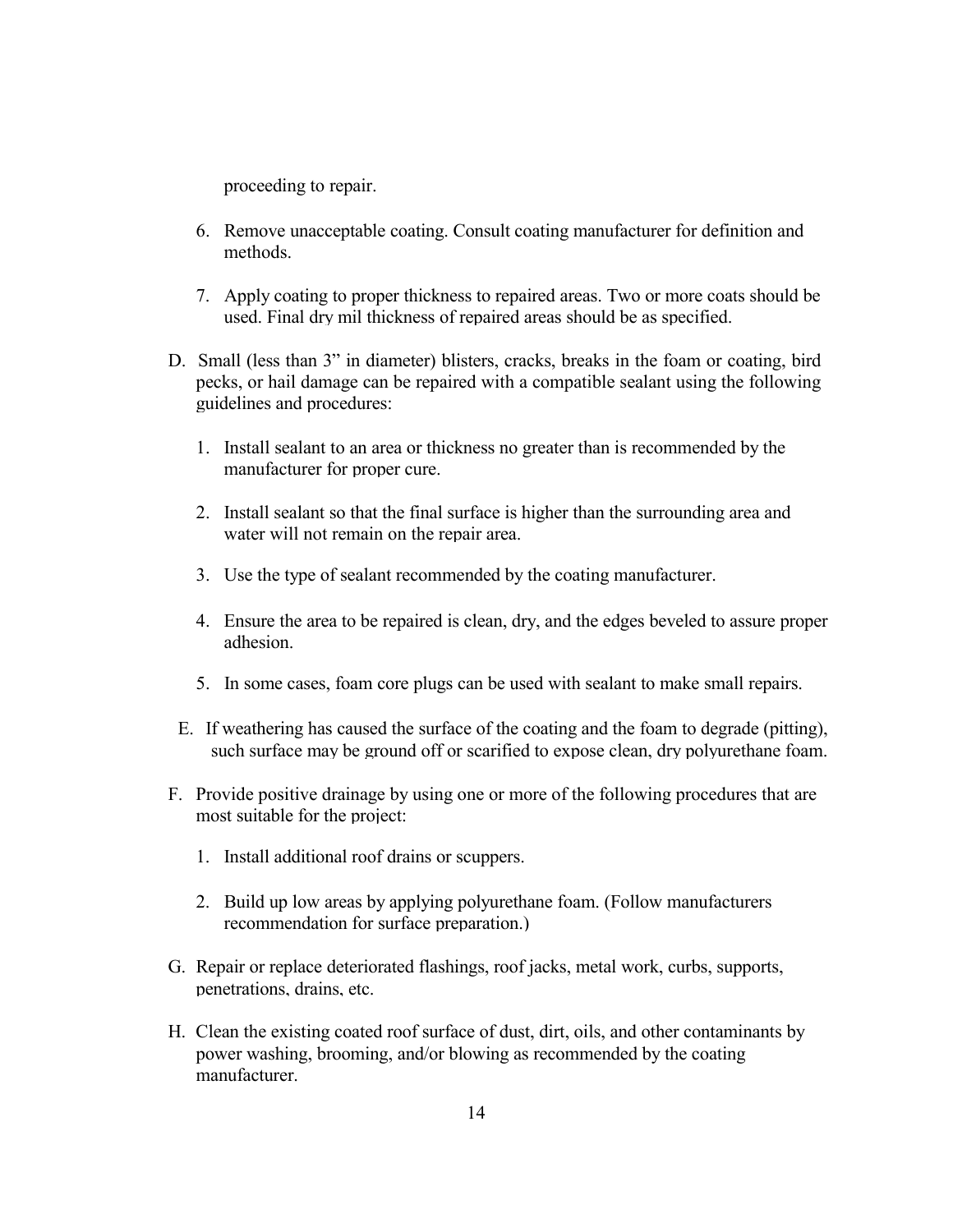## **3.02 PROTECTIVE COATING APPLICATION**

- A. General Coating Requirements
	- 1. The existing coating and repaired polyurethane foam shall be dry and free of contaminants and UV degradation.
	- 2. The texture of the foam will influence the amount of coating material required. Coatings shall be applied at a uniform rate as to obtain the minimum dry film thickness specified by the coating manufacturer.
- B. Inspection
	- 1. The coating shall be allowed to cure and be inspected for pinholes, thinly coated areas, uncured areas or other defects. Any defects should be repaired prior to subsequent applications. The base coat shall be free of dirt, dust, water, or other contaminants before application of the top coat.
	- 2. Subsequent coating, if required, should be applied in a timely manner to insure proper adhesion between coats.

## **3.03 GRANULE APPLICATION (Optional)**

When used shall be of the size and type and applied in the top coat as recommended by the coating manufacturer.

## **3.04 WALKWAYS**

Walkways may be installed for heavy traffic areas and around frequently serviced roof top units. Breathable walk pads should be as recommended by the coating manufacturer.

## **3.05 SAFETY REQUIREMENTS**

- A. Refer to API Bulletin AX- l l 9, *"MDI-Based Polyurethane Foam Systems: Guidelines for Safe Handling and Disposal."*
- B. Refer to appropriate Materials Safety Data Sheets (MSDS) for additional safety information.
- C. Before applying spray polyurethane foam or coating, all HVAC equipment on the roof must be turned off. These units and any other potential sources of air entry into the building must be sealed.